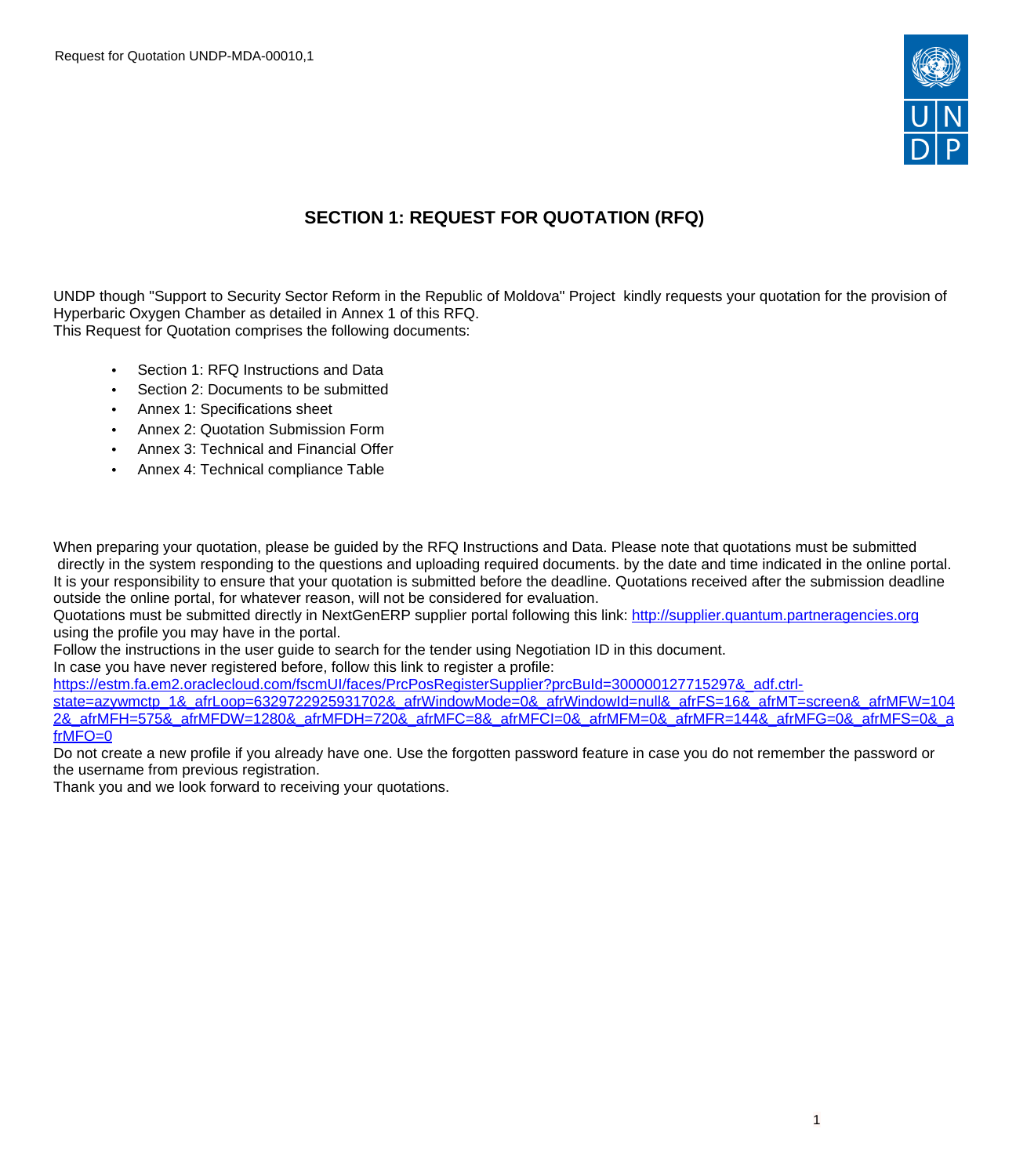

### **Table of Contents**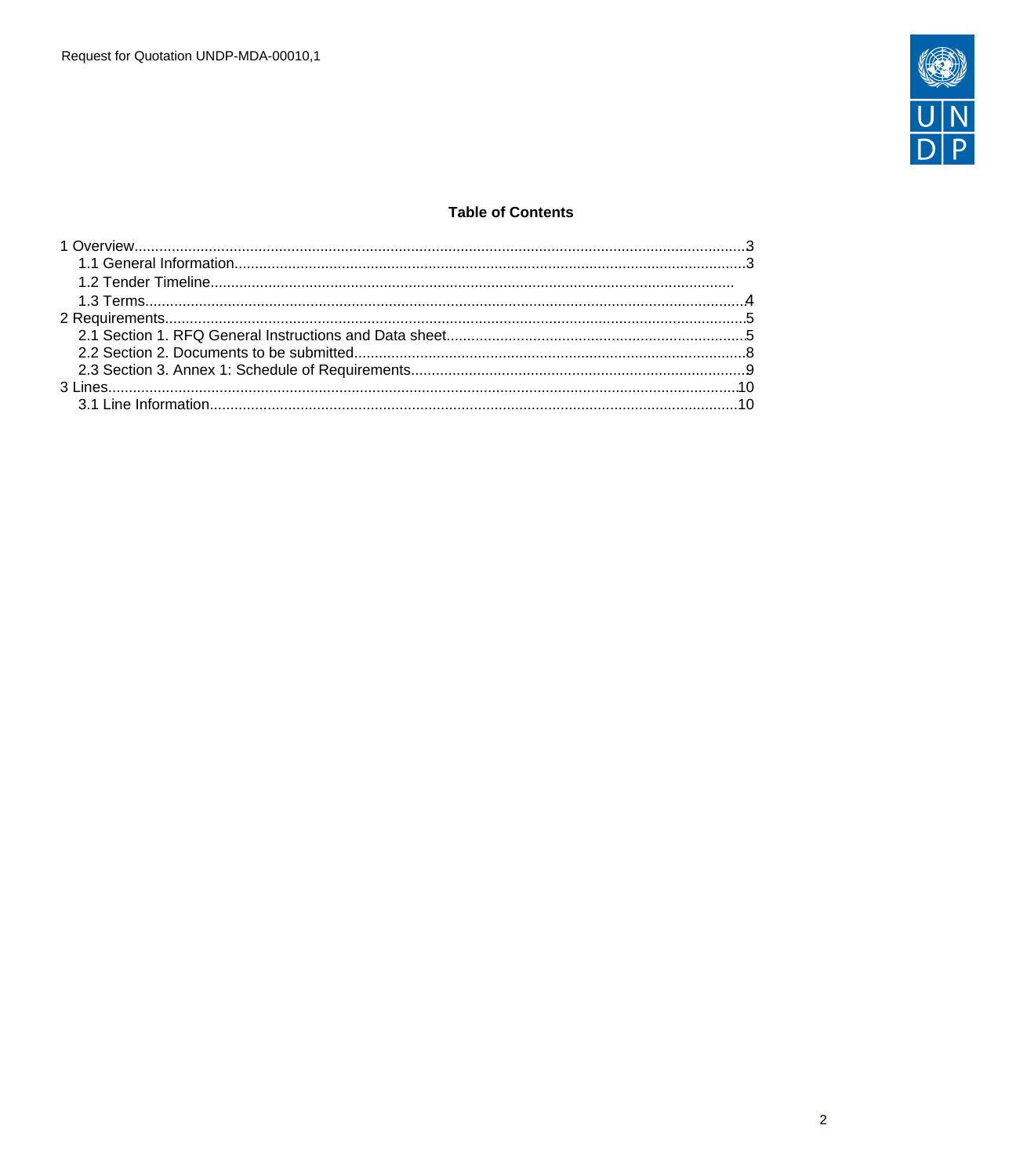

# <span id="page-2-0"></span>**1 Overview**

### <span id="page-2-1"></span>**1.1 General Information**

| <b>Title</b>               | RfQ22/02453: Procurement of Hyperbaric Oxygen Chamber                                                                                                                                                                                                                                                                                                                                                                            |  |  |  |  |  |
|----------------------------|----------------------------------------------------------------------------------------------------------------------------------------------------------------------------------------------------------------------------------------------------------------------------------------------------------------------------------------------------------------------------------------------------------------------------------|--|--|--|--|--|
| <b>Amendment</b>           | Amended contacts of focal points of the negotiation                                                                                                                                                                                                                                                                                                                                                                              |  |  |  |  |  |
|                            |                                                                                                                                                                                                                                                                                                                                                                                                                                  |  |  |  |  |  |
| <b>Description</b>         |                                                                                                                                                                                                                                                                                                                                                                                                                                  |  |  |  |  |  |
| <b>Contact Point</b>       | Natalia Culai                                                                                                                                                                                                                                                                                                                                                                                                                    |  |  |  |  |  |
| <b>Outcome</b>             |                                                                                                                                                                                                                                                                                                                                                                                                                                  |  |  |  |  |  |
| E-Mail                     | natalia.culai@undp.org                                                                                                                                                                                                                                                                                                                                                                                                           |  |  |  |  |  |
| <b>Reference Number</b>    | RfQ22/02453                                                                                                                                                                                                                                                                                                                                                                                                                      |  |  |  |  |  |
| <b>Beneficiary Country</b> | Republic of Moldova                                                                                                                                                                                                                                                                                                                                                                                                              |  |  |  |  |  |
| <b>Introduction</b>        | United Nations Development Programme hereby invites you to submit your quotation for the "Procurement"                                                                                                                                                                                                                                                                                                                           |  |  |  |  |  |
|                            | of a Hyperbaric Oxygen Chamber for the Support to Security Sector Reform Project".                                                                                                                                                                                                                                                                                                                                               |  |  |  |  |  |
|                            | When preparing your quotation, please be guided by the RFQ Instructions and Data. Please note that                                                                                                                                                                                                                                                                                                                               |  |  |  |  |  |
|                            | quotations must be submitted directly in the system responding to the questions and uploading required                                                                                                                                                                                                                                                                                                                           |  |  |  |  |  |
|                            | documents by the date and time indicated in the online portal.                                                                                                                                                                                                                                                                                                                                                                   |  |  |  |  |  |
|                            | Quotations may be submitted on or before 28 April 2022, 16:00 (Moldova local time, GMT +3). If any doubt                                                                                                                                                                                                                                                                                                                         |  |  |  |  |  |
|                            | exists as to the time zone in which the quotation should be submitted, refer to http://www.timeanddate.                                                                                                                                                                                                                                                                                                                          |  |  |  |  |  |
|                            | com/worldclock/.                                                                                                                                                                                                                                                                                                                                                                                                                 |  |  |  |  |  |
|                            | It is your responsibility to ensure that your quotation is submitted before the deadline. Quotations received<br>after the submission deadline outside the online portal, for whatever reason, will not be considered for<br>evaluation. Quotations must be submitted directly in Quantum supplier portal following this link: http:<br>//supplier.nextgenerp.partneragencies.org/ using the profile you may have in the portal. |  |  |  |  |  |
|                            | Follow the instructions in the user guide to search for the tender using: Negotiation ID: UNDP-MDA-00010                                                                                                                                                                                                                                                                                                                         |  |  |  |  |  |
|                            | In case you have never registered before, follow this link to register a profile: https://estm.fa.em2.oraclecloud.                                                                                                                                                                                                                                                                                                               |  |  |  |  |  |
|                            | com/fscmUI/faces/PrcPosRegisterSupplier?prcBuId=300000127715297& adf.ctrl%<br>20state=tvig6eu33 129& afrLoop=10819410475919380& afrWindowMode=0& afrWindowId=null& adf.ctrl-                                                                                                                                                                                                                                                     |  |  |  |  |  |
|                            | state=lii6khwff 1& afrFS=16& afrMT=screen& afrMFW=1920& afrMFH=927& afrMFDW=1920& afrMFDH                                                                                                                                                                                                                                                                                                                                        |  |  |  |  |  |
|                            | =1080& afrMFC=8& afrMFCI=0& afrMFM=0& afrMFR=96& afrMFG=0& afrMFS=0& afrMFO=0                                                                                                                                                                                                                                                                                                                                                    |  |  |  |  |  |
|                            | Do not create a new profile if you already have one. Use the forgotten password feature in case you do not                                                                                                                                                                                                                                                                                                                       |  |  |  |  |  |
|                            | remember the password or the username from previous registration.                                                                                                                                                                                                                                                                                                                                                                |  |  |  |  |  |
|                            | Contacts: Ms. Natalia Culai, e-mail: natalia.culai@undp.org / (+373) 688 622 99; Mr. Veaceslav Bugai,                                                                                                                                                                                                                                                                                                                            |  |  |  |  |  |
|                            | email: veaceslav.bugai@undp.org                                                                                                                                                                                                                                                                                                                                                                                                  |  |  |  |  |  |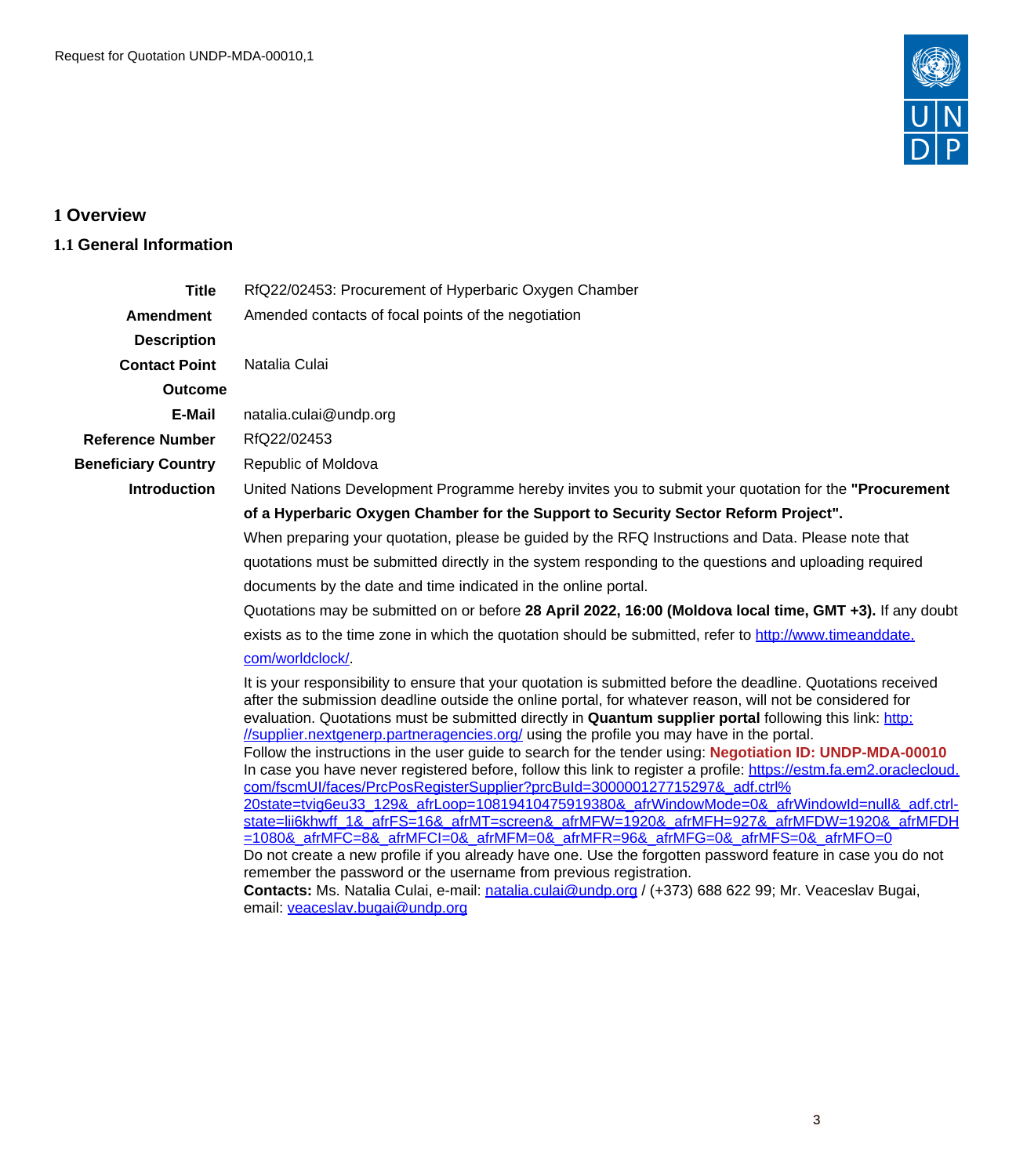

## **1.2 Tender Timeline**

| <b>Preview Date</b> |                                     |
|---------------------|-------------------------------------|
|                     | Open Date 19/04/22 12:29 PM         |
|                     | <b>Close Date</b> 28/04/22 13:00 PM |

**Time Zone** Coordinated Universal Time

## <span id="page-3-0"></span>**1.3 Terms**

**Negotiation Currency** USD ()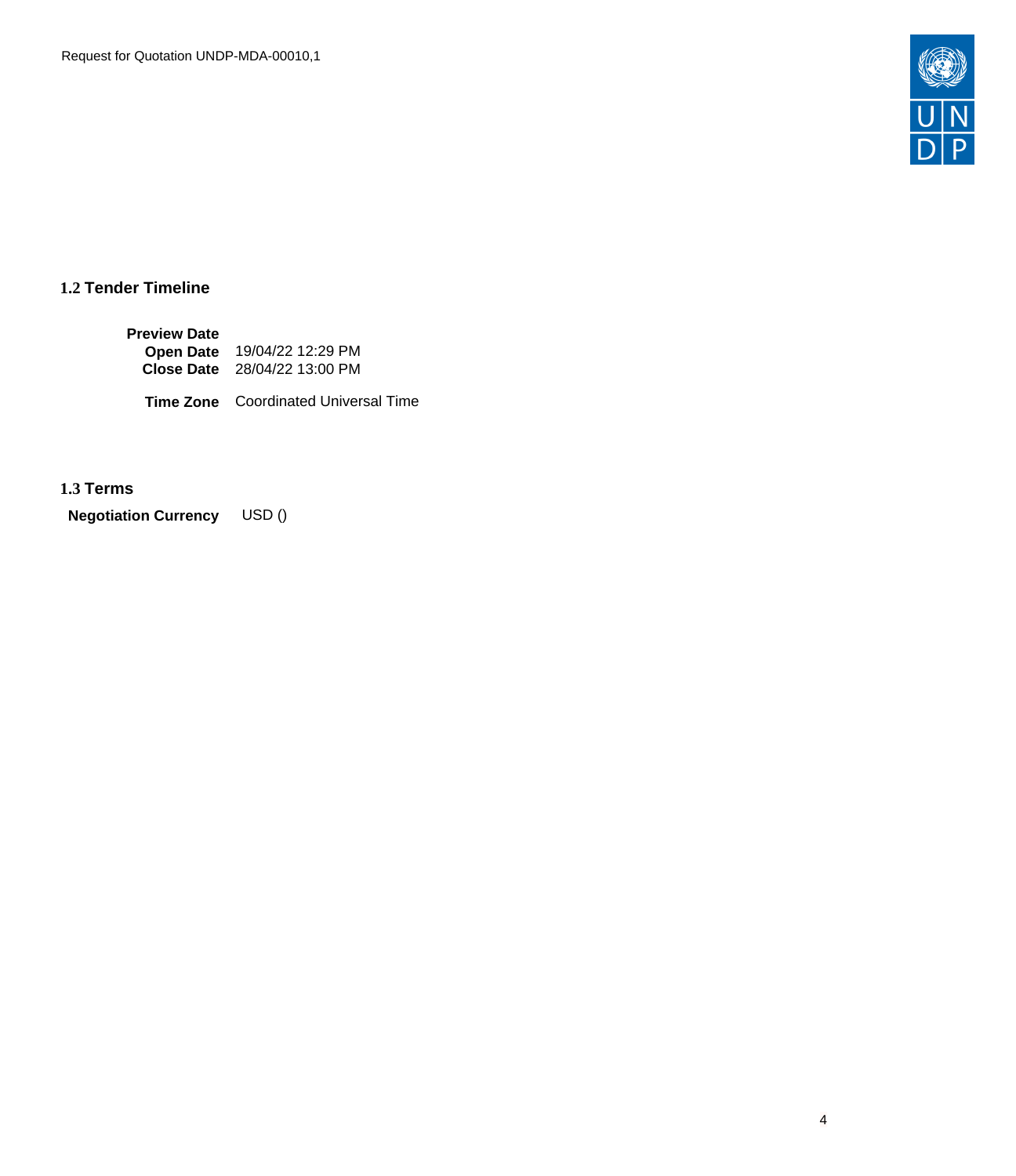

## <span id="page-4-0"></span>**2 Requirements**

\*Response is required Dear Supplier,

Please review carefully the requirements and questions in this section. Provide answers as required and upload supporting documents when requested so.

### <span id="page-4-1"></span>**2.1 Section 1. RFQ General Instructions and Data sheet**

#### 1. **Introduction**

Bidders shall adhere to all the requirements of this RFQ, including any amendments made in writing by UNDP. This RFQ is conducted in accordance with the UNDP [Programme](https://popp.undp.org/SitePages/POPPBSUnit.aspx?TermID=254a9f96-b883-476a-8ef8-e81f93a2b38d&Menu=BusinessUnit) and Operations Policies and Procedures (POPP) on Contracts and [Procurement](https://popp.undp.org/SitePages/POPPBSUnit.aspx?TermID=254a9f96-b883-476a-8ef8-e81f93a2b38d&Menu=BusinessUnit) and with the provision in the General Instructions to Bidders in the document herewith attached.

Any Bid submitted will be regarded as an offer by the Bidder and does not constitute or imply the acceptance of the Bid by UNDP. UNDP is under no obligation to award a contract to any Bidder as a result of this RFQ.

UNDP reserves the right to cancel the procurement process at any stage without any liability of any kind for UNDP, upon notice to the bidders or cancellation of the tender in the online portal.

#### 2. **General Conditions of Contract**

Any Purchase Order or contract that will be issued as a result of this RFQ shall be subject to one of the General Conditions of Contract below as applicable in each case specified in the Requirements section Applicable GTC:

- General Terms and Conditions / Special Conditions for Contract.

Applicable Terms and Conditions and other provisions are available at [UNDP/How-we-buy](http://www.undp.org/content/undp/en/home/procurement/business/how-we-buy.html)

#### 3. **Special Conditions of Contract**

- Cancellation of PO/Contract if the delivery/completion is delayed by 1 calendar months. **Liquidated Damages**will be imposed in the amount of 0.1% of contract for every day of delay, up to a maximum duration of 30 days. Thereafter, the contract may be terminated.

#### 4. **Duties and taxes**

Article II, Section 7, of the Convention on the Privileges and Immunities provides, inter alia, that the United Nations, including UNDP as a subsidiary organ of the General Assembly of the United Nations, is exempt from all direct taxes, except charges for public utility services, and is exempt from customs restrictions, duties, and charges of a similar nature in respect of articles imported or exported for its official use. All quotations shall be submitted net of any direct taxes and any other taxes and duties, unless otherwise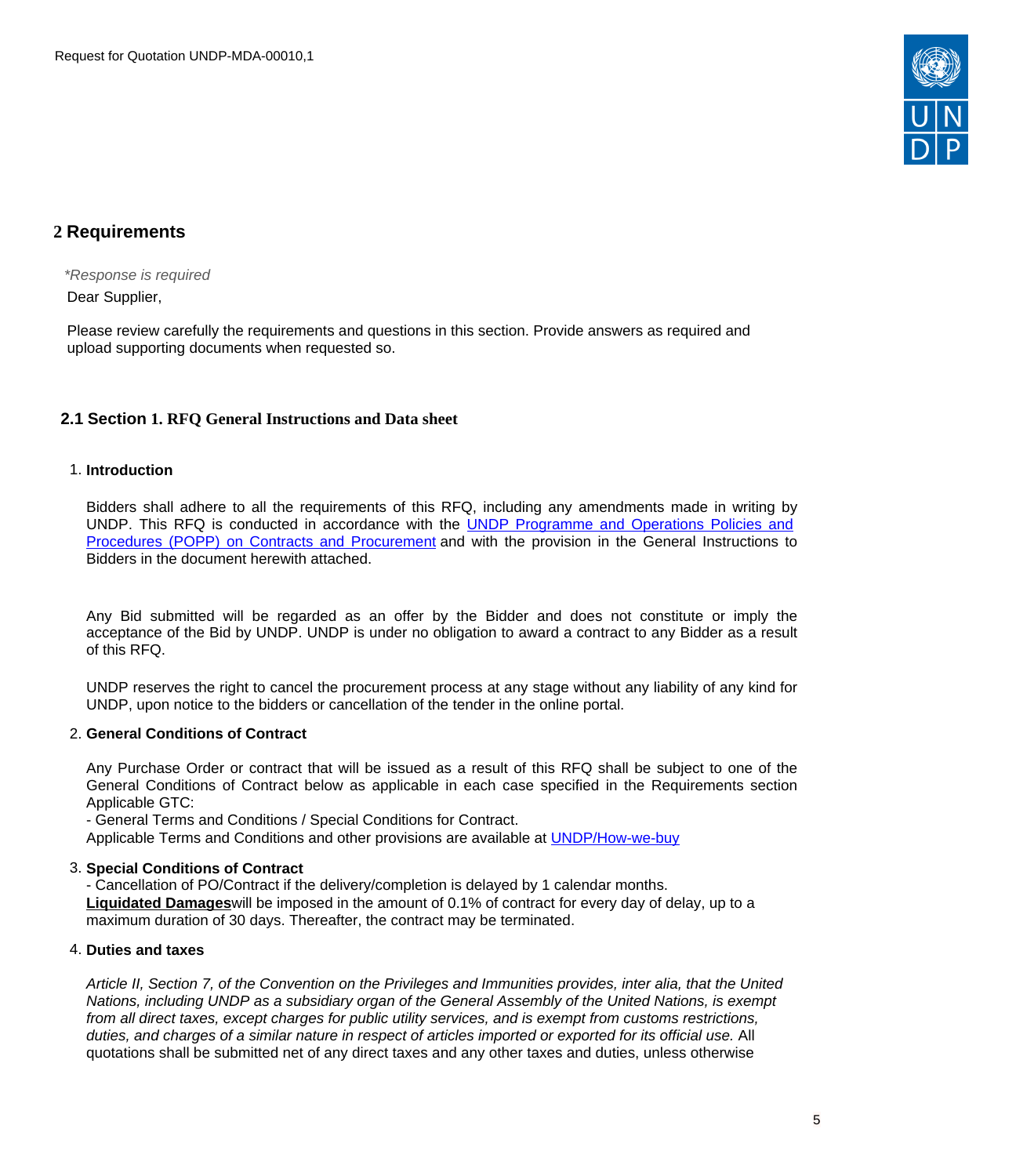

specified in the requirements section.

All prices must be **exclusive of VAT** and other applicable indirect taxes

#### 5. **Language of quotation**

Quotation must be in Romanian or English

#### 6. **Payment Terms**

-100% upon complete delivery, installation, commissioning of Hyperbaric chamber and training of required medical personnel

#### 7. **Conditions for Release of Payment**

- Installation and commissioning. Training on equipment' operation and features to be provided to the relevant medical staff;

- Written Acceptance of Goods based on full compliance with RFQ requirements.

#### 8. **Clarifications**

Requests for clarification from bidders will not be accepted any later than **3 days** before the submission deadline. Requests for clarification will be communicated by publishing directly on Quantum supplier portal.

9. The Contract or Purchase Order will be awarded to the lowest price substantially compliant offer.

#### 10. **Evaluation ctireria**

- $-$  Full compliance to requirements as specified in Annex 1 and lowest price<sup>1</sup>;
- Full acceptance of the General Terms and Conditions;
- Availability of Declaration of conformity;
- Availability of Manufacturer ISO 13485;
- Availability of Manufacture's Authorization Form;
- Availability of Authorized Service Center in the Republic of Moldova and/ or neighbouring countries;
- At least 12 months Warranty on equipment and accessories;
- Delivery period not exceeding 60 calendar days;
- At least 3 years of professional experience in provision of Medical Equipment.

 $1$ UNDP reserves the right not to award the contract to the lowest priced offer, if the second lowest price among the responsiveofferisfoundtobesignificantlymoresuperior,andthepriceishigherthanthelowestpriced compliantofferby not more than 10%, and the budget can sufficiently cover the price difference.The term "more superior" as used inthisprovisionshallrefertooffersthathaveexceededthepre-determinedrequirements establishedinthespecification.

#### 11. **Eligibility**

A vendor who will be engaged by UNDP may not be suspended, debarred, or otherwise identified as ineligible by any UN Organization or the World Bank Group or any other international Organization. Vendors are therefore required to disclose to UNDP whether they are subject to any sanction or temporary suspension imposed by these organizations. Failure to do so may result in termination of any contract or PO subsequently issued to the vendor by UNDP.

It is the Bidder's responsibility to ensure that its employees, joint venture members, sub-contractors, service providers, suppliers and/or their employees meet the eligibility requirements as established by UNDP. Bidders must have the legal capacity to enter a binding contract with UNDP and to deliver in the country, or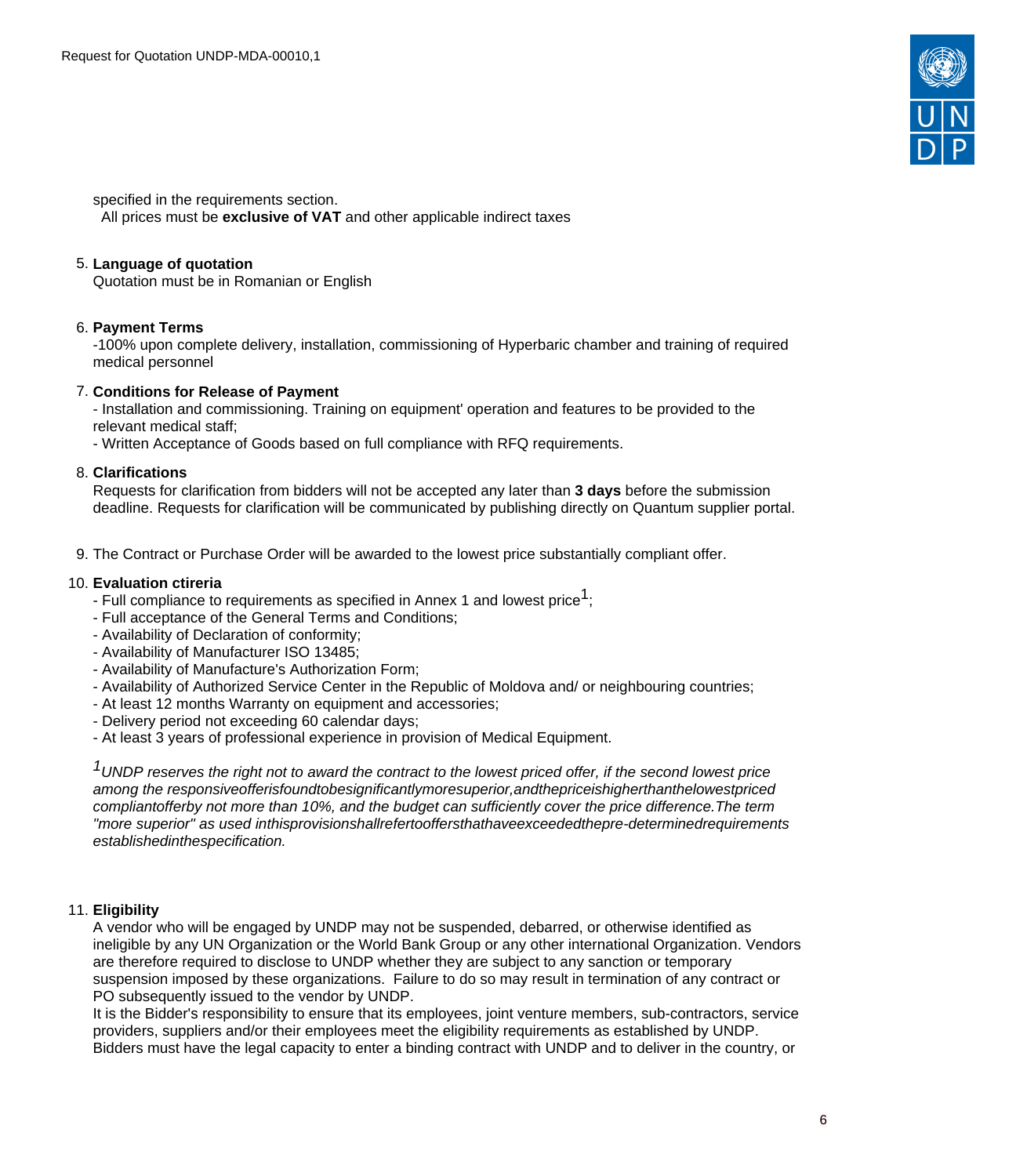

through an authorized representative.

#### 12. **Type of Contract to be awarded**

Contract Face Sheet (Goods and-or Services)

#### 13. **Currency of Quotation**

United States Dollar will be also the contract currency and the currency of performance and maintenance securities. Payments under the contract will be made in Moldovan Leu based on UN Operational Rate of Exchange on the day of payment https://treasury.un.org/operationalrates/OperationalRates.php

#### 14. **Quotation validity**

Quotation shall remain valid for **90 days** from the deadline for the Submission of Quotation.

- 15. No price variation due to escalation, inflation, fluctuation in exchange rates, or any other market factors shall be accepted at any time during the validity of the quotation after the quotation has been received.
- 16. Partial Quote and Alternative Quote are not permitted.

The Bidder (including the Lead Entity on behalf of the individual members of any Joint Venture, Consortium or Association) shall submit only one Bid, either in its own name or, if a joint venture, Consortium or Association, as the lead entity of such Joint Venture, Consortium or Association.

Bids submitted by two (2) or more Bidders shall all be rejected if they are found to have any of the following: a) they have at least one controlling partner, director or shareholder in common; or b) any one of them

receive or have received any direct or indirect subsidy from the other/s; or

b) they have the same legal representative for purposes of this RFQ; or

c) they have a relationship with each other, directly or through common third parties, that puts them in a position to have access to information about, or influence on the Bid of, another Bidder regarding this RFQ process;

d) they are subcontractors to each other's Bid, or a subcontractor to one Bid also submits another Bid under its name as lead Bidder; or

e) some key personnel proposed to be in the team of one Bidder participates in more than one Bid received for this RFQ process. This condition relating to the personnel, does not apply to subcontractors being included in more than one Bid

- 17. UNDP is not bound to accept any quotation, nor award a contract or Purchase Order.
- 18. At the time of award of Contract or Purchase Order, UNDP reserves the right to vary (increase or decrease) the quantity of goods, by up to a maximum twenty-five per cent (25%) of the total offer, without any change in the unit price or other terms and conditions.

**Publication of Contract Award:** UNDP will publish the contract awards valued at USD 100,000 and more on the websites of the CO and the corporate UNDP Web site.

**Policies and procedures:** This RFQ is conducted in accordance with UNDP Programme and Operations Policies and Procedures.

**UNGM registration:** Any Contract resulting from this RFQ exercise will be subject to the supplier being registered at the appropriate level on the United Nations Global Marketplace (UNGM) website at www. ungm.org.The Bidder may still submit a quotation even if not registered with the UNGM, however, if the Bidder is selected for Contract award, the Bidder must register on the UNGM prior to contract signature.

**Cost of preparation of quotation:** UNDP shall not be responsible for any costs associated with a Supplier's preparation and submission of a quotation, regardless of the outcome or the manner of conducting the selection process. Bidders should arrange site visits at their own cost.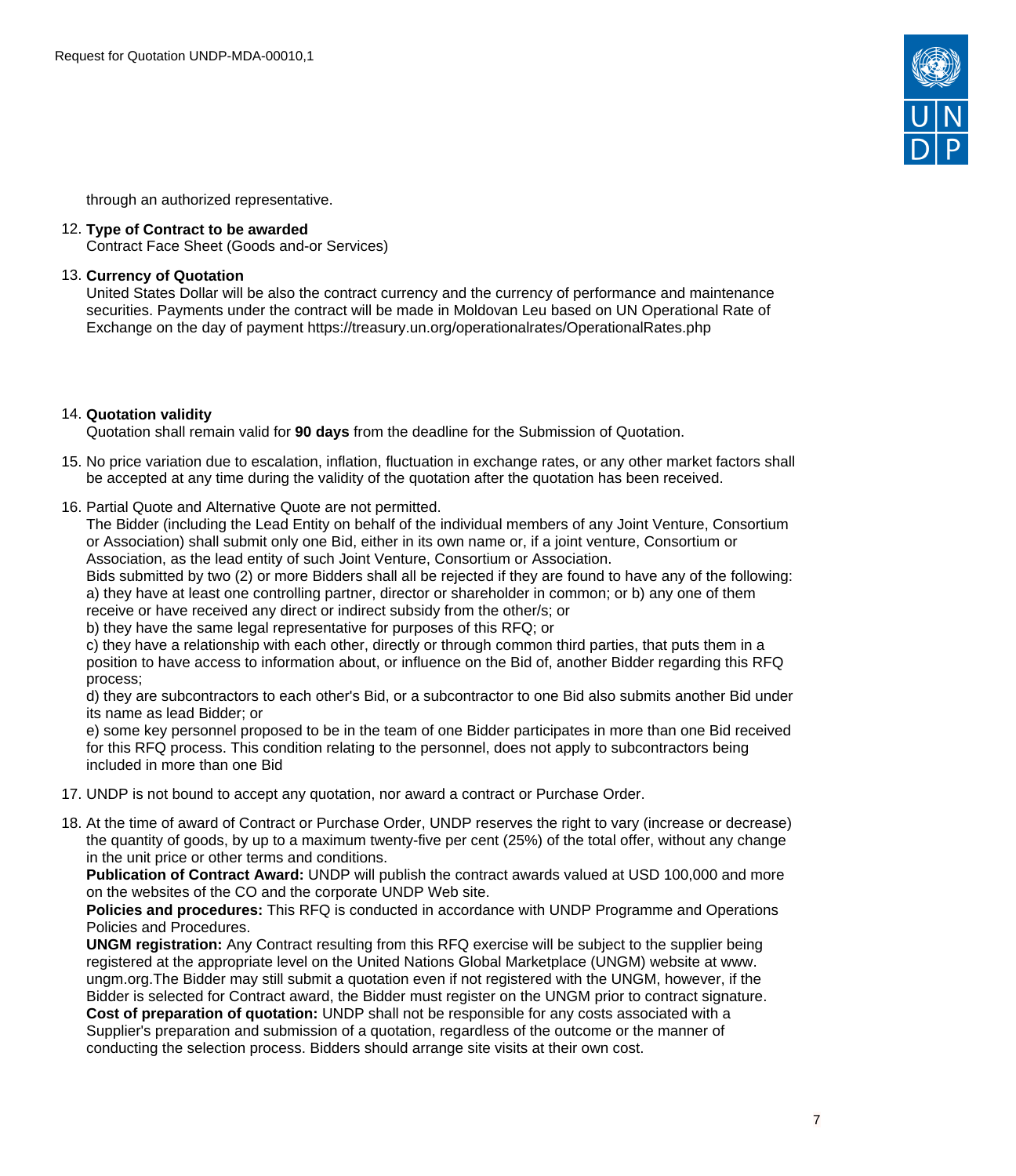

**Supplier Code of Conduct, Fraud, Corruption:** All prospective suppliers must read the United Nations Supplier Code of Conduct and acknowledge that it provides the minimum standards expected of suppliers to the UN. The Code of Conduct, which includes principles on labour, human rights, environment and ethical conduct may be found at: https://www.un.org/Depts/ptd/about-us/un-supplier-code-conduct. Moreover, UNDP strictly enforces a policy of zero tolerance on proscribed practices, including fraud, corruption, collusion, unethical or unprofessional practices, and obstruction of UNDP vendors and requires all bidders/vendors to observe the highest standard of ethics during the procurement process and contract implementation. UNDP's Anti-Fraud Policy can be found at http://www.undp.

org/content/undp/en/home/operations/accountability/audit/office\_of\_audit\_andinvestigation.html#anti **Gifts and Hospitality:** Bidders/vendors shall not offer gifts or hospitality of any kind to UNDP staff members including recreational trips to sporting or cultural events, theme parks or offers of holidays, transportation, or invitations to extravagant lunches, dinners or similar. In pursuance of this policy, UNDP: (a) Shall reject a bid if it determines that the selected bidder has engaged in any corrupt or fraudulent practices in competing for the contract in question; (b) Shall declare a vendor ineligible, either indefinitely or for a stated period, to be awarded a contract if at any time it determines that the vendor has engaged in any corrupt or fraudulent practices in competing for, or in executing a UNDP contract.

**Conflict of Interest:** UNDP requires every prospective Supplier to avoid and prevent conflicts of interest, by disclosing to UNDP if you, or any of your affiliates or personnel, were involved in the preparation of the requirements, design, specifications, cost estimates, and other information used in this RFQ. Bidders shall strictly avoid conflicts with other assignments or their own interests, and act without consideration for future work. Bidders found to have a conflict of interest shall be disqualified. Bidders must disclose in their Bid their knowledge of the following: a) If the owners, part-owners, officers, directors, controlling shareholders, of the bidding entity or key personnel who are family members of UNDP staff involved in the procurement functions and/or the Government of the country or any Implementing Partner receiving goods and/or services under this RFQ. The eligibility of Bidders that are wholly or partly owned by the Government shall be subject to UNDP's further evaluation and review of various factors such as being registered, operated and managed as an independent business entity, the extent of Government ownership/share, receipt of subsidies, mandate and access to information in relation to this RFQ, among others. Conditions that may lead to undue advantage against other Bidders may result in the eventual rejection of the Bid. **Joint Venture, Consortium or Association:** If the Bidder is a group of legal entities that will form or have formed a Joint Venture (JV), Consortium or Association for the Bid, they shall confirm in their Bid that: (i) they have designated one party to act as a lead entity, duly vested with authority to legally bind the members of the JV, Consortium or Association jointly and severally, which shall be evidenced by a duly notarized Agreement among the legal entities, and submitted with the Bid; and (ii) if they are awarded the contract, the contract shall be entered into, by and between UNDP and the designated lead entity, who shall be acting for and on behalf of all the member entities comprising the joint venture, Consortium or Association. Refer to Clauses 19 – 24 under Solicitation policy for details on the applicable provisions on Joint Ventures, Consortium or Association.

### <span id="page-7-0"></span>**2.2 Section 2. Documents to be submitted**

\*1. Please provide the company profile highlighting areas of expertise, capacity, and experience of the company.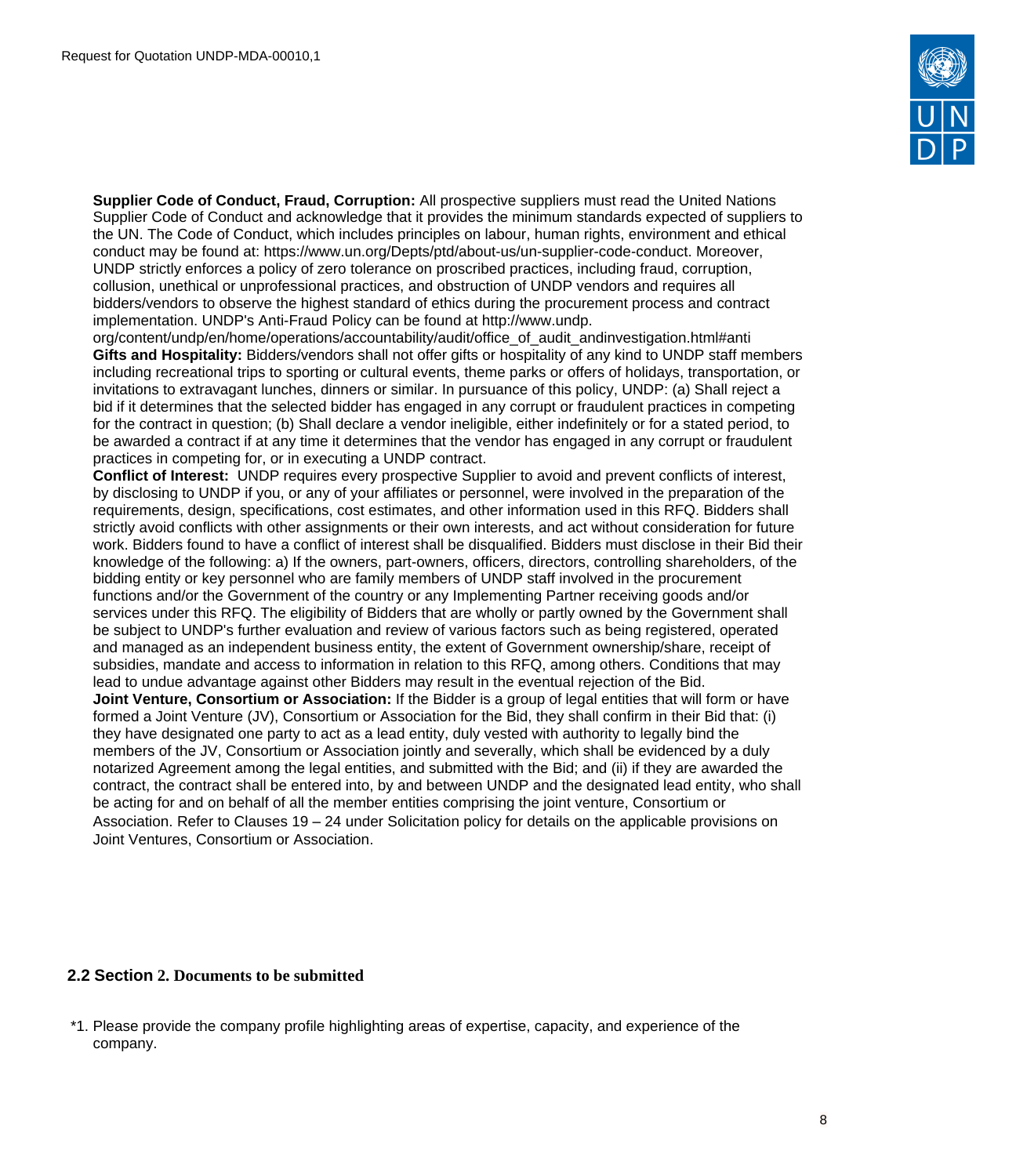

- \*2. Please provide the duly completed and signed Annex 2/ Quotation Submission Form.
- \*3. Please provide the duly completed and signed Annex 3/ Technical and Financial Offer.
- \*4. Please provide the duly completed and signed Annex 4/ Technical compliance table, including the detailed technical description for the proposed medical equipment, including official brochures and datasheets.
- \*5. Please provide Quality Certificates (e.g., ISO 9001) and/or other similar certificates, accreditations, awards and citations received by the Bidder (if any).
- \*6. Please provide the Declaration of Conformity for the proposed medical equipment.
- \*7. Please provide the Manufacturer ISO 13485 for the proposed medical equipment.
- \*8. Please provide the Manufacturer's Authorization Form for the proposed medical equipment.
- \*9. Please provide a copy of your company registration certificate with the Annex and Export/Import Licenses, (if applicable).
- \*10. Please provide a Statement of Satisfactory Performance from the top 3 clients in terms of Contract value in similar field.
- \*11. Please provide a Statement of availability of authorized Service Centre (including name and address of the Service Center) in the Republic of Moldova and/ or neighouring countries.
- \*12. Please provide a written Statement of Technical Support within 72 hours after notification from the Beneficiary institution.
- \*13. Please submit a written Self-Declaration of not being included in the UN Security Council 1267/1989 list, UN Procurement Division List or other UN Ineligibility List.

#### I-1. **Compliance with requirements in this section**

Internal for evaluation team: Mark score as 1 if offer has complied with all requirements in this section overall. Mark 0 I not. If marked as 0, system will disqulify offer automatically.

#### <span id="page-8-0"></span>**2.3 Section 3. Annex 1: Schedule of Requirements**

#### \*1. **Compliance with technical requirements**

Please confirm whether you comply with technical requirements specified in the Annex 1

#### \*2. **Delivery time**

Confirm that you meet the required delivery time within 60 calendar days

#### I-1. **Compliance with technical requirements**

Internal for evaluation team: Mark score as 1 if offer has complied with all requirements in this section overall. Mark 0 I not. If marked as 0, system will disqulify offer automatically.